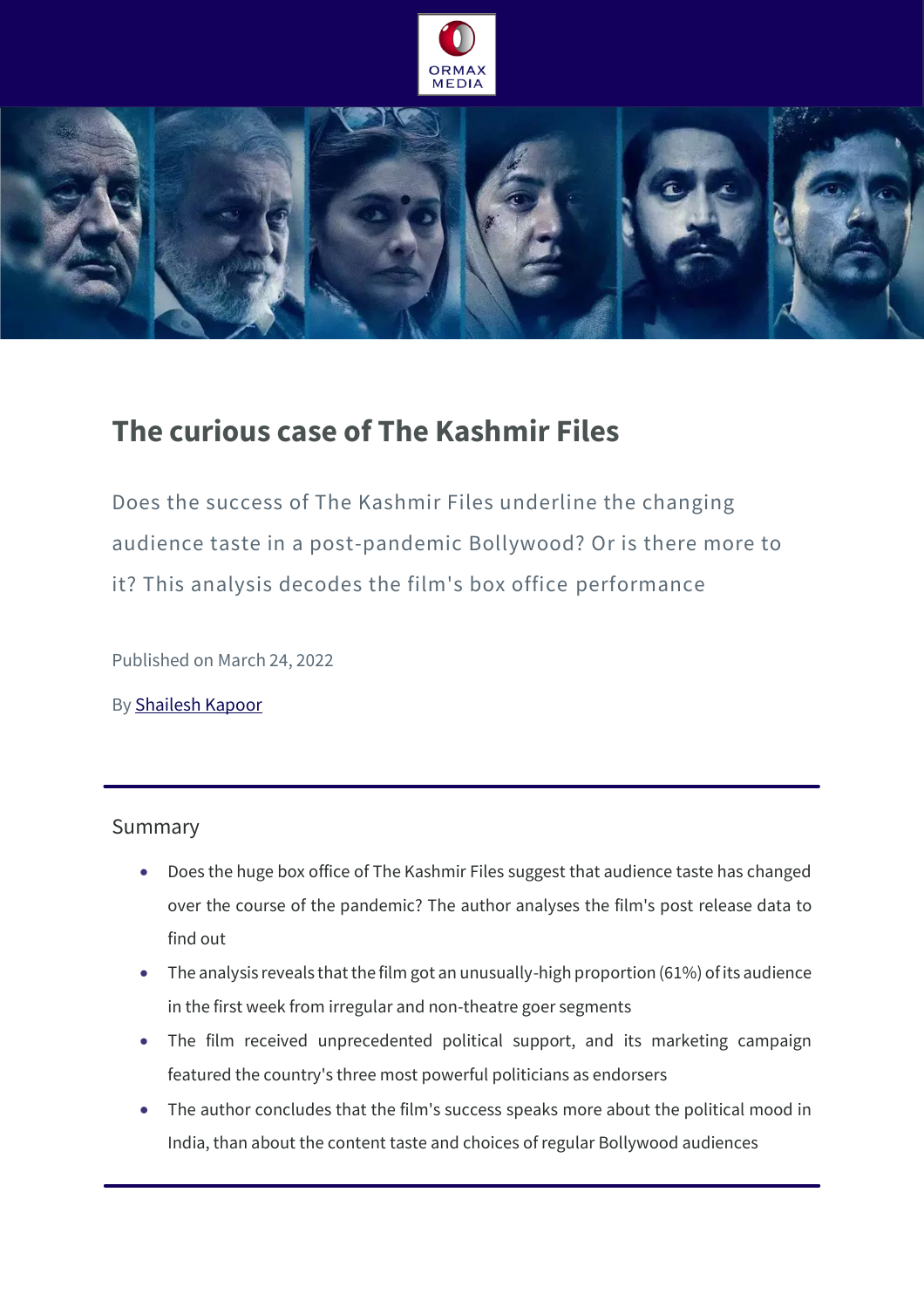

The Kashmir Files has emerged as a huge blockbuster at the box office. There have been instances of small films surpassing expectations in the past too (1975's Jai Santoshi Maa comes to mind, as does 2019's Uri: The Surgical Strike). But 'surpassing expectations' is an understatement to describe the box office of The Kashmir Files (TKF). The film has managed to break every conventional norm of box office trending, starting with about ₹3 Cr (domestic nett) on its first day (March 11), and peaking at ₹26 Cr on its second Sunday (March 20). On its way, it took down Bachchhan Paandey, a film that would normally be expected to touch the ₹100 Cr mark, but will end up about ₹50 Cr short.

A day before the release, TKF was tracking at a notch less than ₹1 Cr on Ormax Cinematix (OCX). OCX is our tool that tracks a film's campaign from its trailer till its release, reporting FBO (First-Day Box Office forecast) as a primary output. There have been instances in the past where the actual performance of small films has exceeded their FBO because of good reviews and audience advocacy on the day of the release, leading to additional footfalls after 6 PM on Friday. But here, no conventional box office logic explains how well the film (which the meteorologically-obsessed film trade has described as a tornado, a hurricane and a tsunami) has performed.

Is the success of TKF a watershed moment in Hindi cinema? Has the time come for star vehicles to take a backseat, and 'content-driven cinema' to lead the way? The Indian entertainment industry is not immune to drawing hasty conclusions (till mid last year, the theatrical sector was being written off because streaming was supposed to be the future of cinema). The narrative that TKF will fundamentally alter the kind of films that are made, because it represents the changing audience taste, gained ground over the film's first weekend.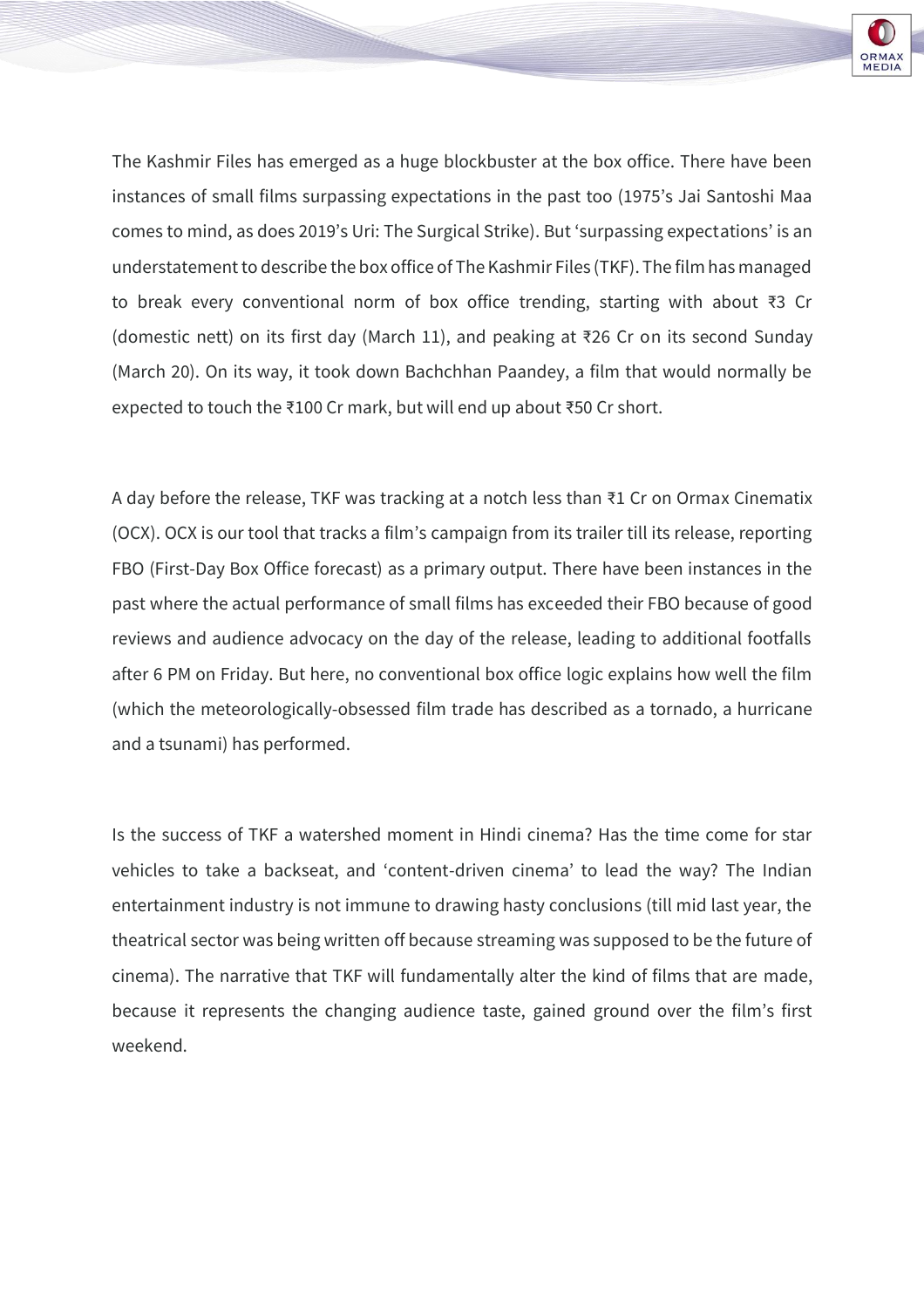

I am generally skeptical about hypothesis that question habits and taste built over several years, if not decades. What surprised me in particular was that the film had unusually-high advance bookings even on its first day. Even the biggest films don't get much traction on advance bookings in the major multiplexes in the metros, simply because tickets are easily available most of the time.

Using some hard numbers, I decided to investigate. Having reached a conclusion of sorts, I tweeted the following on the fourth evening of the film.



This tweet led to several questions, tempting me to write this report. Since the tweet above, more data has come in. And the numbers tell a fascinating story. Read on.

### **The Regulars**

At the heart of this analysis is an audience segment called "Regulars", which we define as people who watched three or movie Hindi films in a theatre in the last 12 months. At just one film in four months, it's not a very stringent definition. This audience segment drives the Hindi box office, including that of the biggest films. 79% of Bollywood's 341 Mn footfalls in 2019 (the last pandemic-free calendar year) came from the Regulars. If you look at just the first-day footfalls, the contribution of the Regulars goes up to 92%.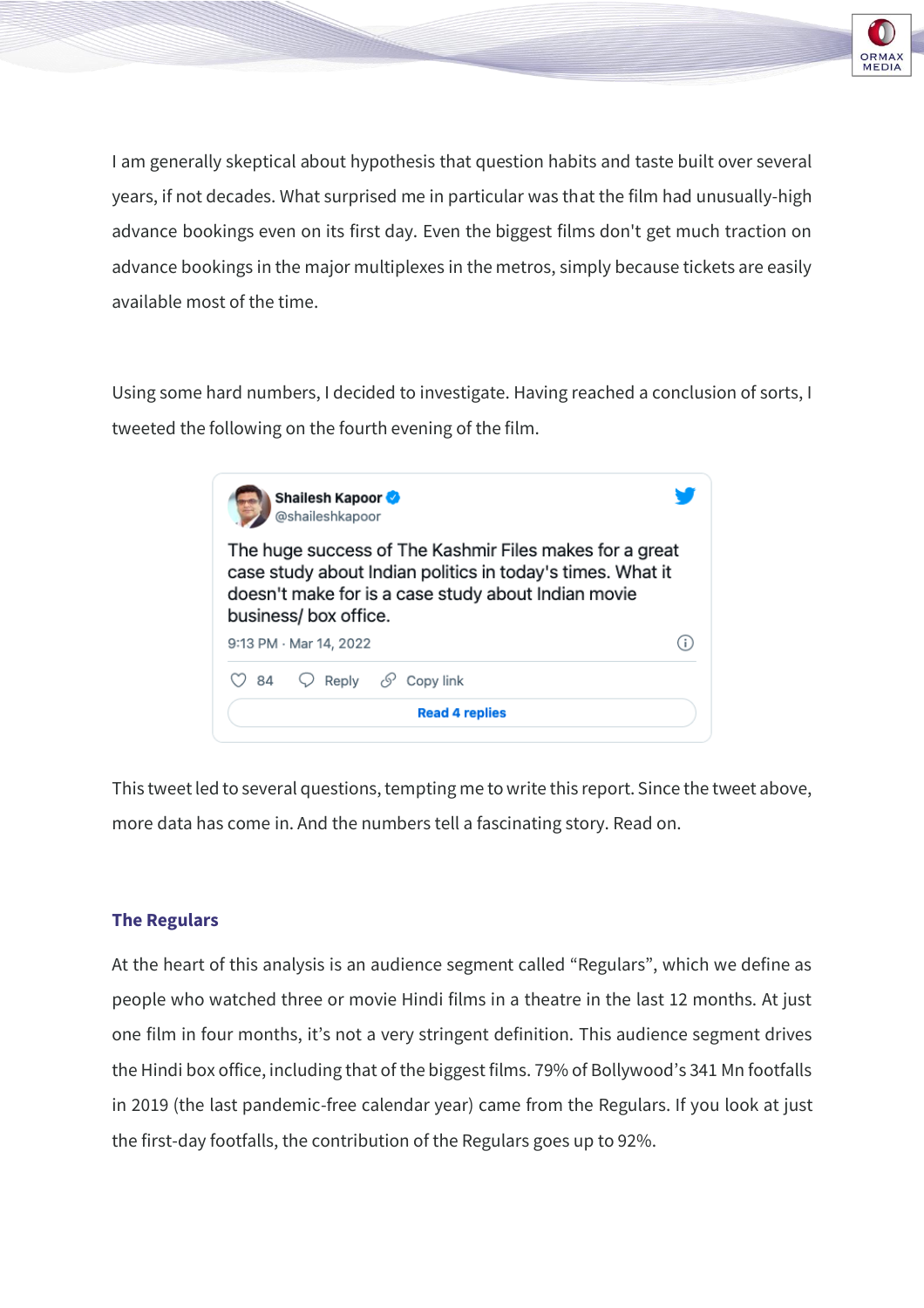

There are only about 34 Mn Regulars in India. 74 Mn Indians watched at least one Hindi film in a theatre in 2019 (). But less than 50% of them went on to watch at least three. The fate of an entire 'mass' industry, thus, is in the hands of these 34 Mn (3.4 Cr) Indians. This number has been tracked as a part of The Ormax Bollywood Audience Report (TOBAR) over the years, and has been in the 30-40 Mn range through the last decade. There are no signs of it changing post the pandemic either.

Understandably then, OCX tracks only the Regulars. The ₹1 Cr opening that TKF was expected to get was based on data collected from a sample from the Regulars. Hence, when the eventual number turned out to be three times, I wondered if the 'Others' (the Irregulars and non-theatre goers) have contributed disproportionately to the film's box office.

### **The Findings**

This analysis is based on the first-week (domestic) footfalls of four recent films: Sooryavanshi, 83, Gangubai Kathiawadi and The Kashmir Files. The table below compares the proportion of footfalls of the four films from the Regulars, vis-à-vis the 'Others'.

| <b>FILM</b>         | <b>FIRST-WEEK</b><br><b>FOOTFALLS (MN)</b> | <b>FOOTFALLS FROM</b><br>'REGULARS' (MN) | <b>FOOTFALLS FROM</b><br>'OTHERS' (MN) | <b>% CONTRIBUTION</b><br><b>OF REGULARS</b> |
|---------------------|--------------------------------------------|------------------------------------------|----------------------------------------|---------------------------------------------|
| Sooryavanshi        | 10.0                                       | 7.2                                      | 2.8                                    | 72                                          |
| 83                  | 4.5                                        | 3.8                                      | 0.7                                    | 85                                          |
| Gangubai Kathiawadi | 5.5                                        | 4.9                                      | 0.6                                    | 89                                          |
| The Kashmir Files   | 8.2                                        | 3.2                                      | 5.0                                    | 39                                          |

83 and Gangubai Kathiawadi got more than 85% of their first-week footfalls from the Regulars, a typical scenario for most films. Sooryavanshi was a Diwali release, and festive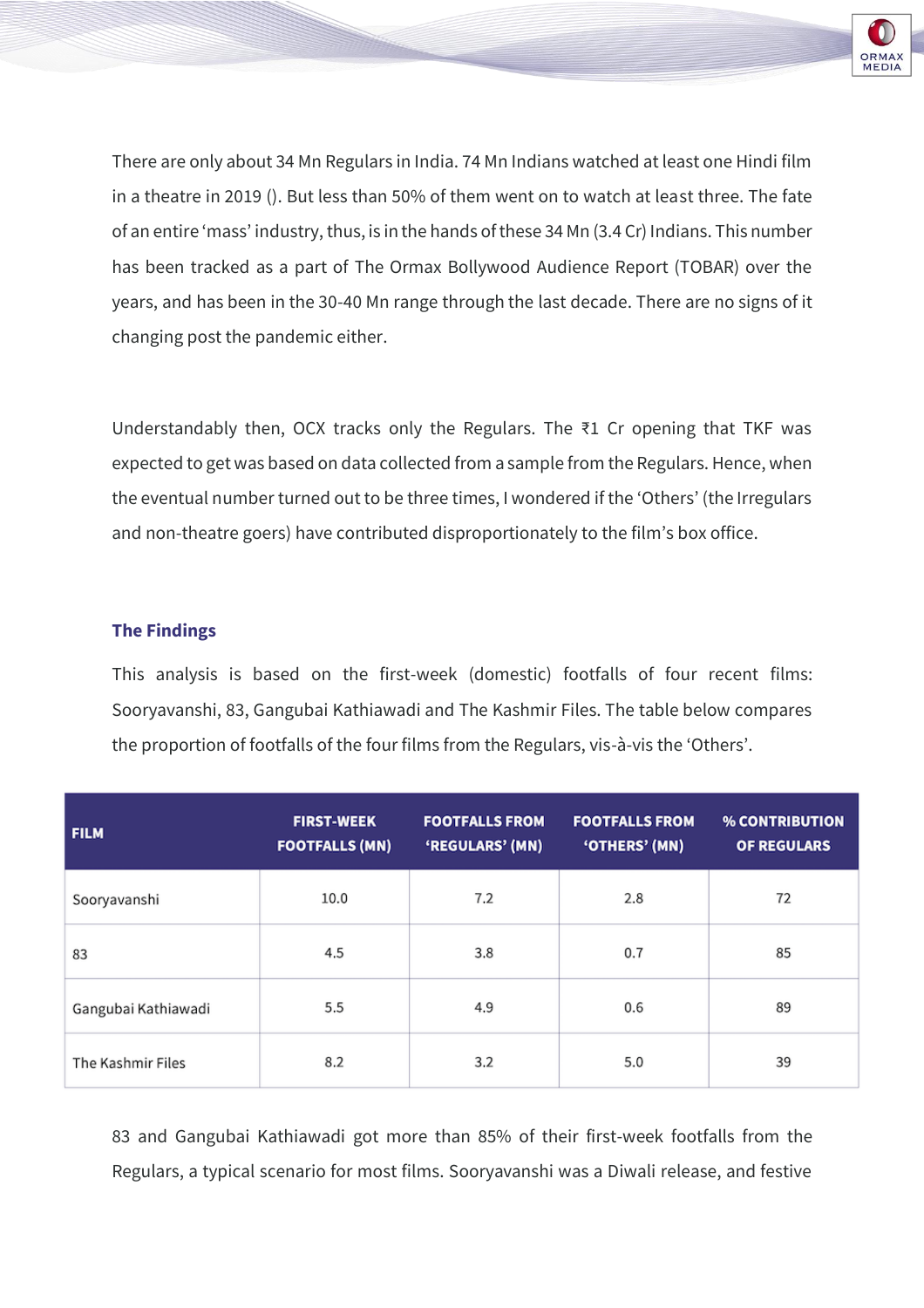

releases manage to get the Irregulars to the theatres, which is why the contribution of the Regulars is lower at 72%.

TKF saw a staggering 61% contribution from the 'Others', many of which may not even be the Irregulars. These are people who rarely, if ever, go to a movie theatre. 5 Mn of them made a trip to watch TKF in its first week. In the Diwali week, Sooryavanshi managed only 2.8 Mn from this 'secondary' audience group.

A search in our database to find a film that got more than 50% of its first week audience from outside the Regulars group drew a blank. Among all the films with lifetime box office of ₹25 Cr or more, Tanhaji (2019) is on the top of list, with 38% contribution from the 'Others'. Some of these are Marathi (but not Hindi) film audience who watched the film because of its evident regional significance.

An interesting name, however, comes up if one takes a cursory look at the less-than-₹25Cr list. PM Narendra Modi, the 2019 biopic got 43% of its 2 Million footfalls from outside the Regulars group. At 61%, TKF has broken that record by a distance.

#### **The Others**

The evident question, then, is: Who are these 5 Mn 'Others' who thronged the theatres to watch TKF? The answer, like the film, is political in nature. The film has been endorsed by the Central Government and several BJP-led State Governments since its release. This includes photo-ops with the Prime Minister, the Home Minister and arguably the most powerful Chief Minister in the country today.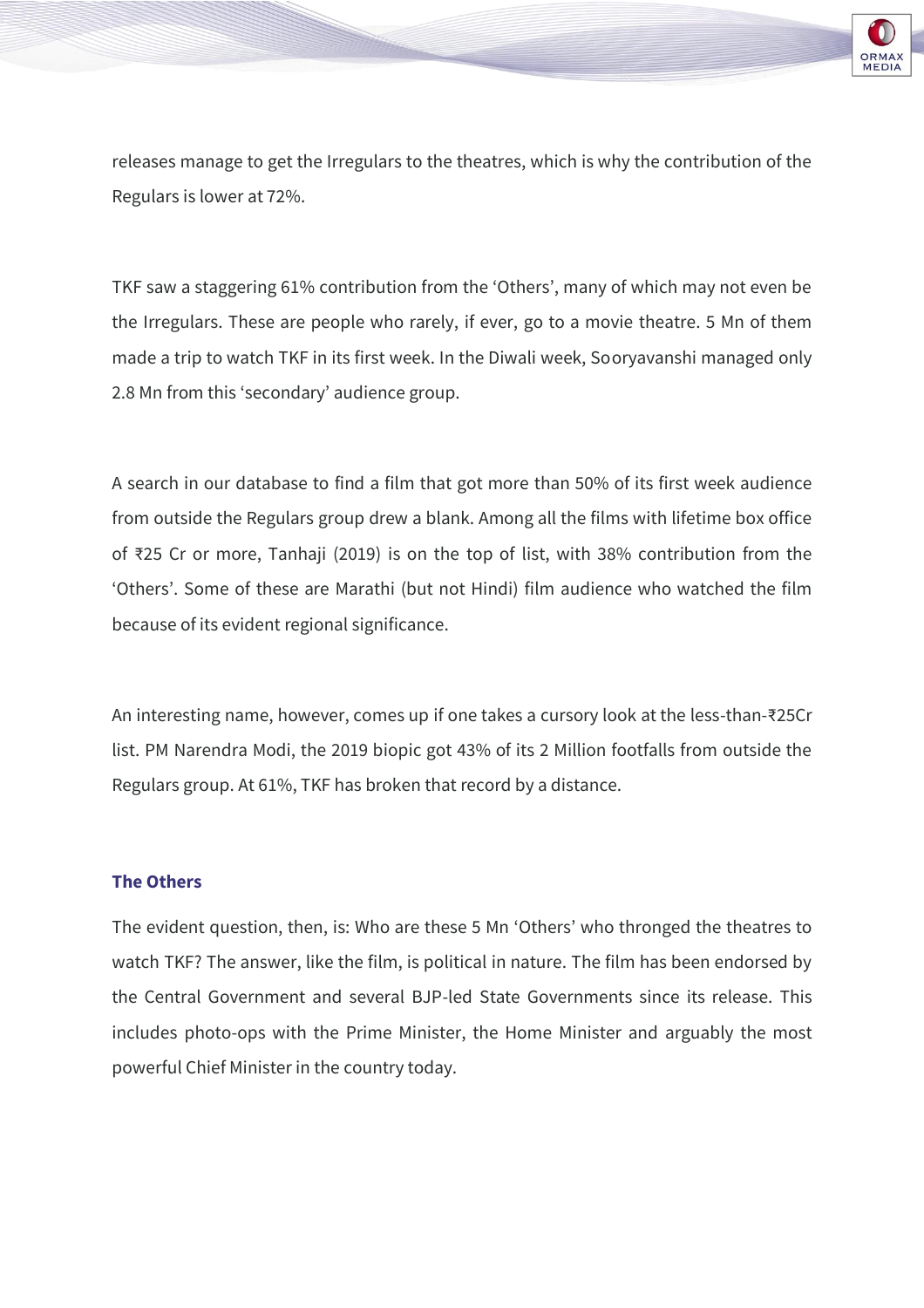





Vivek Ranjan Agnihotri @vivekagnihotri

Thanks a lot @AmitShahOffice ji for your encouragement. Your consistent efforts for the human rights of Kashmiri people and security forces is commendable. Your vision for a peaceful and prosperous Kashmir will strengthen humanity and brotherhood.

#RightToJustice

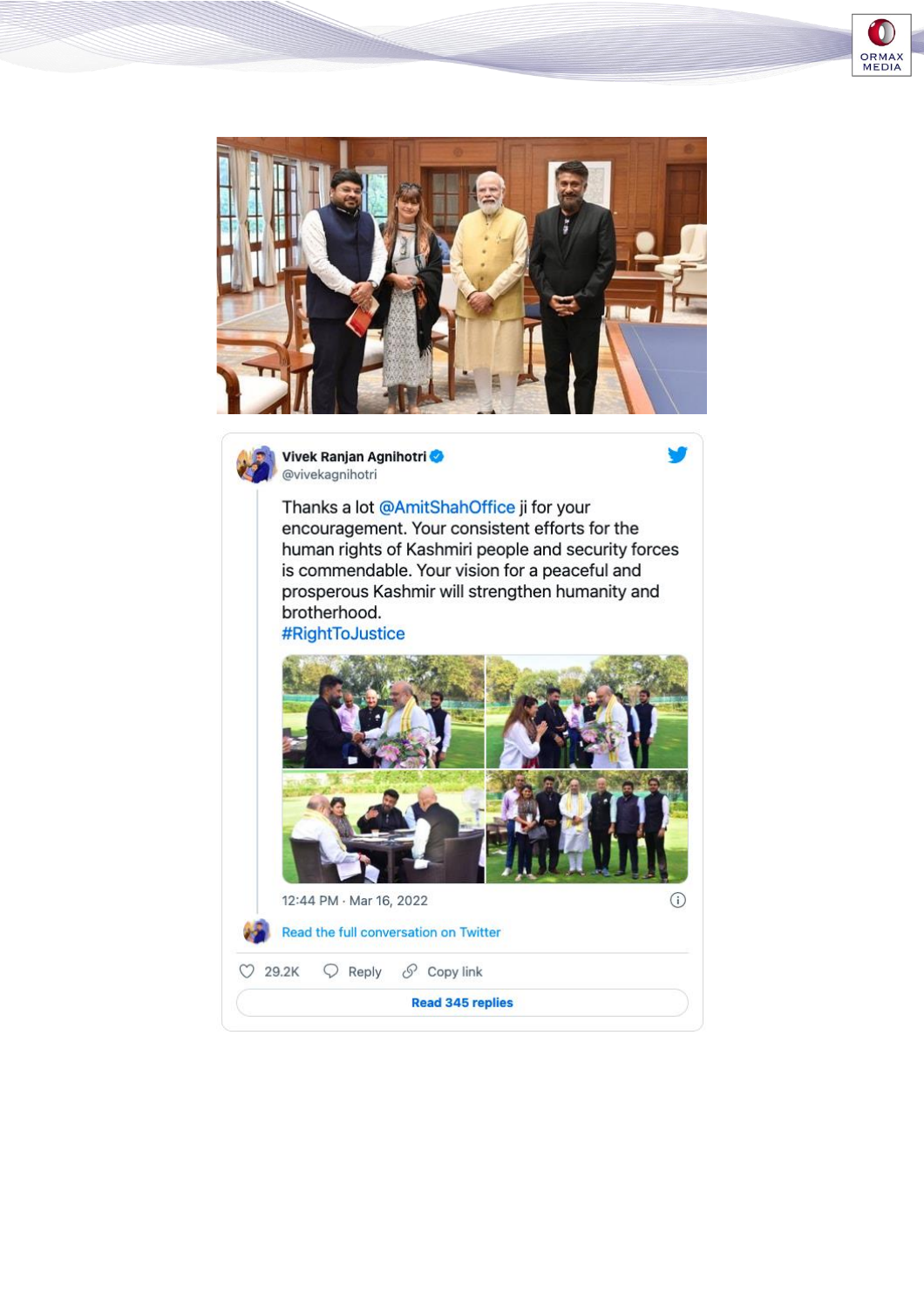



फिल्म #TheKashmirFiles मजहबी कट्टरता व आतंकवाद की अमानवीय<br>विभीषिका को निर्भीकता से प्रकट करती है।

निःसंदेह यह चलचित्र समाज व देश को जागरूक करने का काम करेगा।

ऐसी विचारोत्तेजक फिल्म निर्माण के लिए पूरी टीम को बधाई देता हूं।

#### @AnupamPKher @vivekagnihotri







Thank you @PMOIndia @narendramodi for making such a strong argument for FoE and TRUTH. A #NewIndia is emerging.

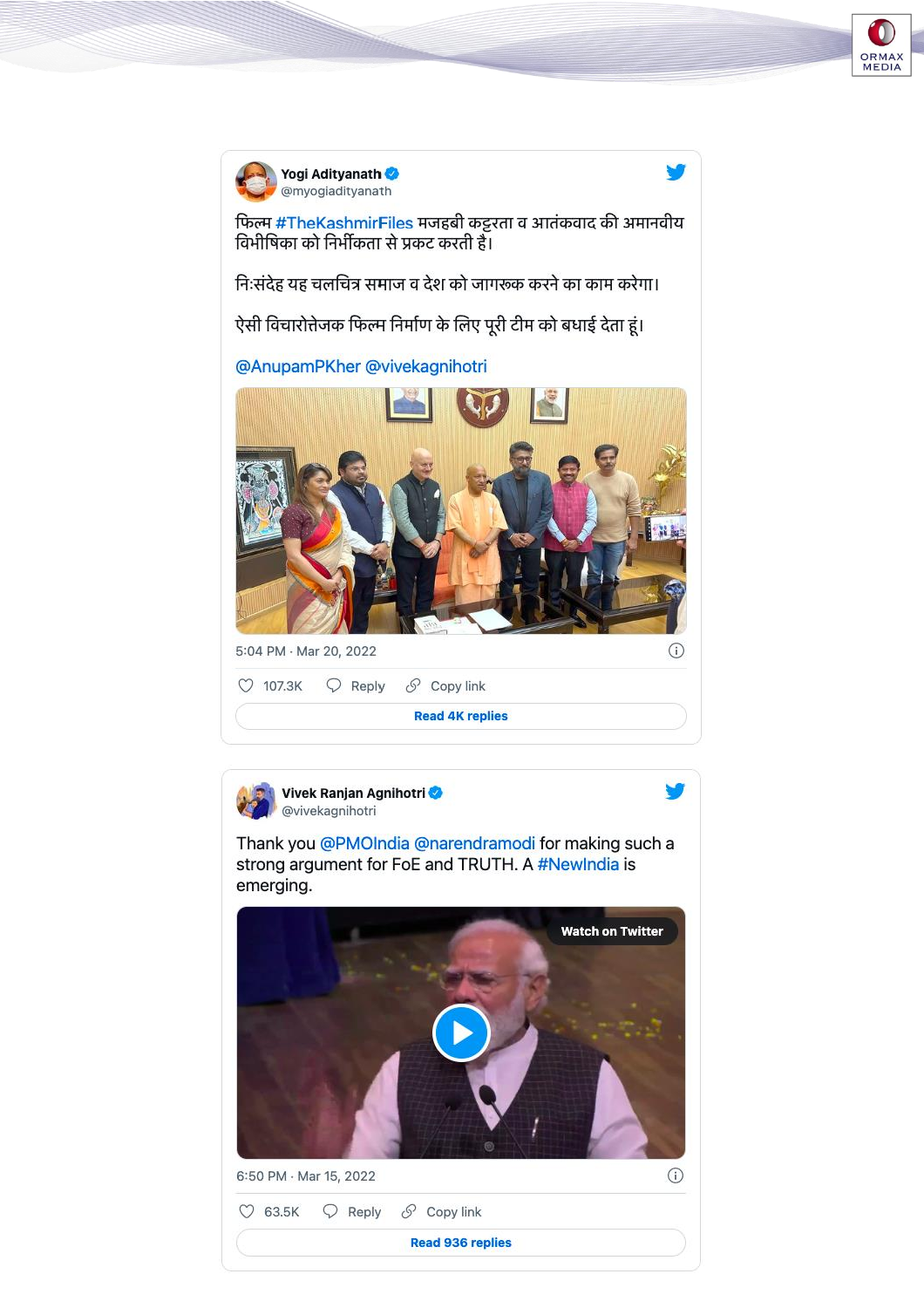

WhatsApp messages recommending the film as a must-watch have been rampant in groups that are political as well as apolitical in nature. I received some of these myself, and in groups where films are rarely discussed, if ever. Corporates, generally the Right-leaning ones, have been booking shows for their staff, and administrations are conjuring up innovative schemes to incentivize a theatre visit to watch TKF.



You all are requested to fill up the form for us to capture the necessary information by Monday 14th March, 11:00Hrs.

Date: 18th March' 22 To 20th March' 22 (as per availability of tickets)

Please click on the link for the submission of the nomination.

Note: The cost of the tickets will be borne by the company and necessary information will be shared with the interested employees.



Stay Safe During COVID-19: Do not ignore fever, dry cough or fatigue | Sanitize fruits and vegetables from outside | Take special care of children and senior citizens



Himanta Biswa Sarma @himantabiswa

Glad to announce that our Govt employees will be entitled for half-day special leave to watch #TheKashmirFiles.

They will have to only inform their superior officers and submit the tickets the next day.